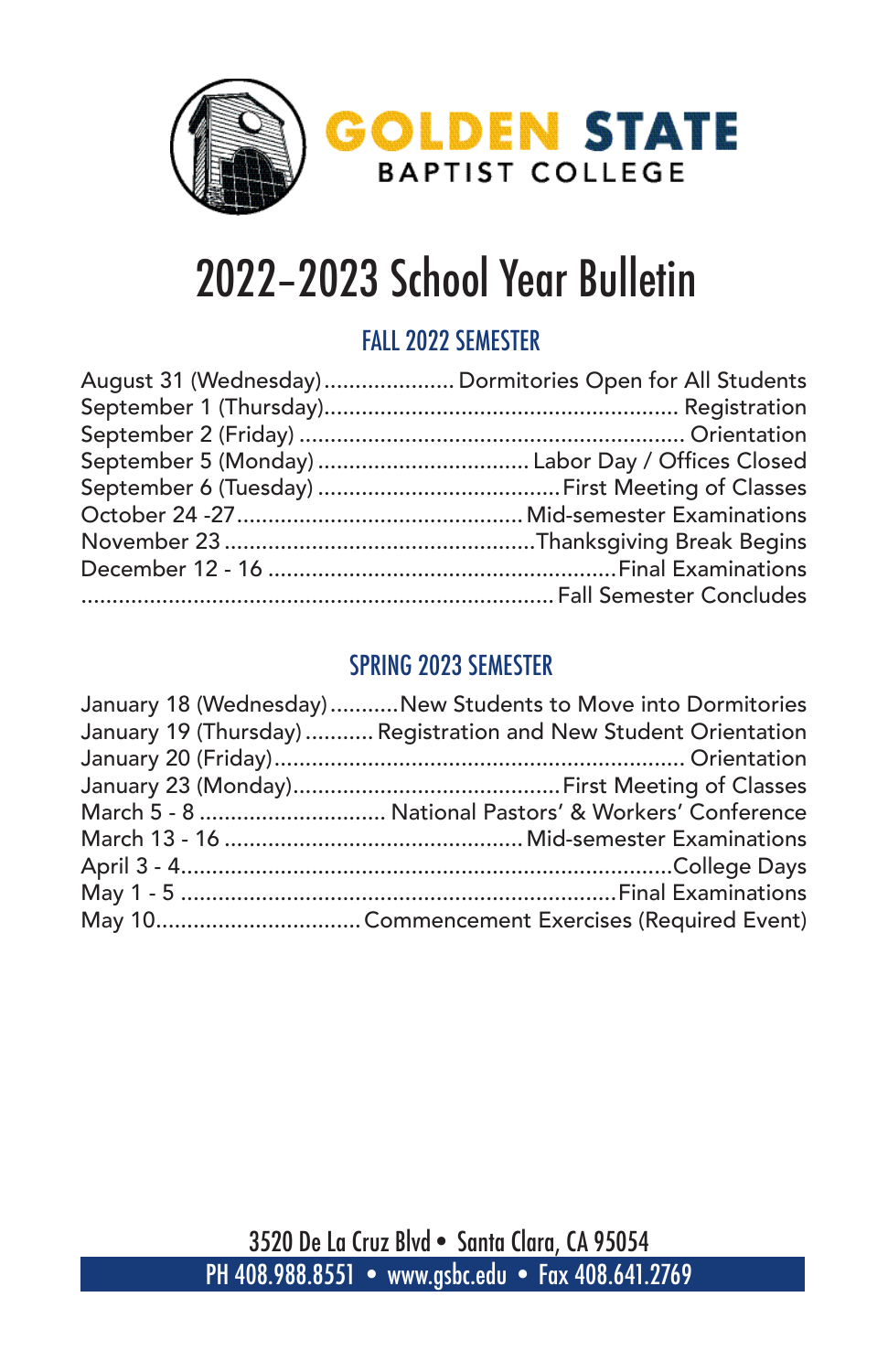## **College Fees**

| \$40.00 |
|---------|
|         |
|         |
|         |
|         |
|         |
|         |
|         |
|         |
|         |
|         |
|         |
|         |
|         |
|         |
|         |
|         |
|         |
|         |

#### SUMMARY OF EXPENSES FOR DORMITORY STUDENTS

|                         | Yearly      | Semester   |
|-------------------------|-------------|------------|
| Program Fee             | \$220.00    | \$110.00   |
| <b>Registration Fee</b> | \$600.00    | \$300.00   |
| Tuition                 | \$5,300.00  | \$2,650.00 |
| Room and Board          | \$4,200.00  | \$2,100.00 |
| Total                   | \$10,320.00 | \$5,160.00 |

#### SUMMARY OF EXPENSES FOR OFF-CAMPUS STUDENTS

|                         | Yearly     | Semester   |
|-------------------------|------------|------------|
| Program Fee             | \$220.00   | \$110.00   |
| <b>Registration Fee</b> | \$600.00   | \$300.00   |
| Tuition                 | \$5,300.00 | \$2,650.00 |
| Total                   | \$6,120.00 | \$3,060.00 |

### **On-Line Registration Details**

- All new and returning students who have been accepted and have paid their registration fee will be given a student log-in along with their password and will be able to register for their classes on-line. Classes are filled on a first-come, first-served basis.
- Fall 2022 class registration is scheduled to be available July 8, 2022.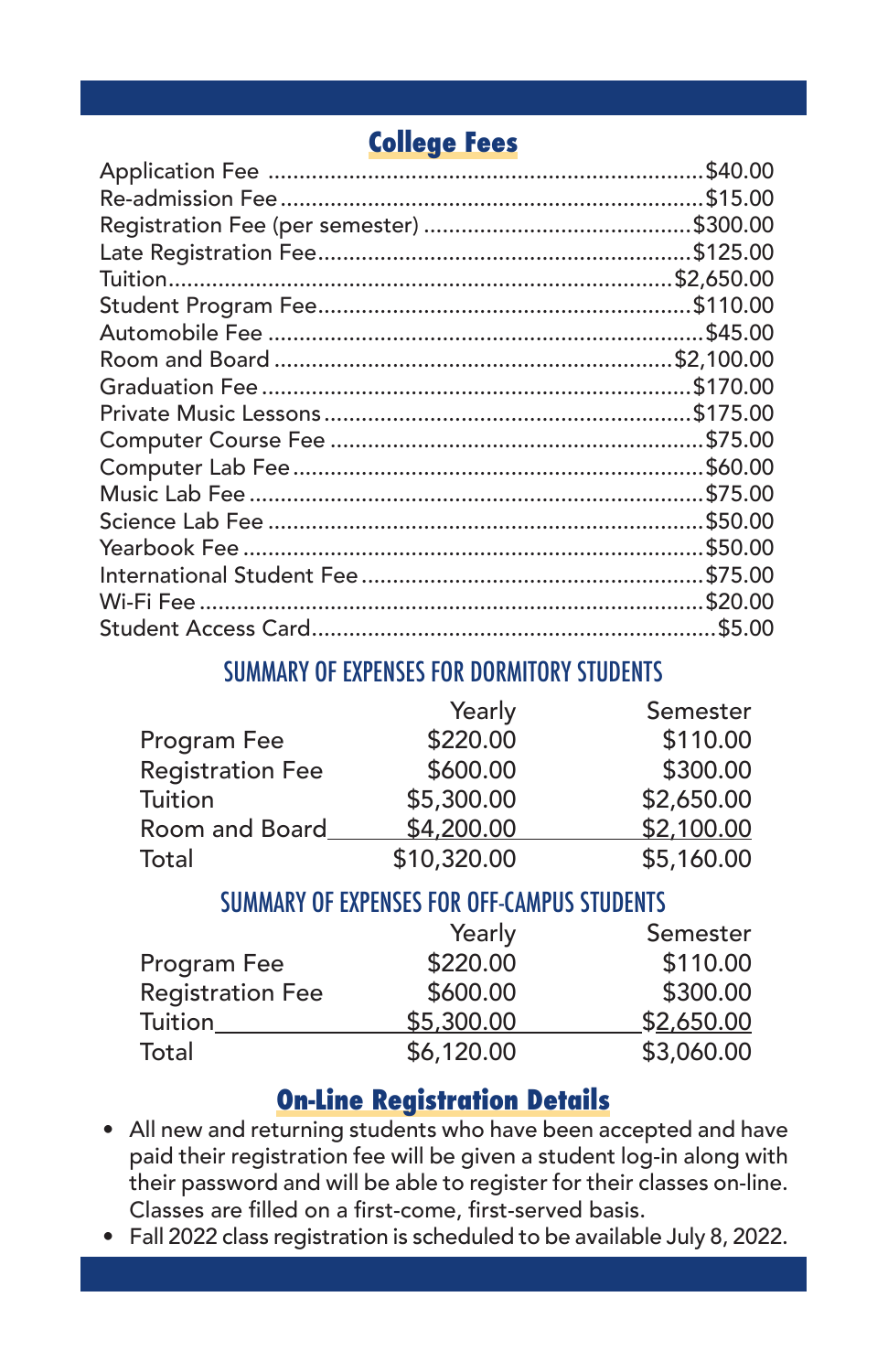### **Tuition Payment Schedule**

### **FALL 2022**

#### SPRING 2023

#### MONTHLY PAYMENTS

Pay registration fee in advance (prior to Registration Day) .............. \$972 Pay registration over five month (one semester) period................ \$1,032 The monthly payment amounts listed above do not include any miscellaneous fees.

### **Registration Fee Information**

The registration fee should be sent to the Finance Office and should be paid as soon as possible to ensure placement in the college but must be paid no later than registration day. Once this fee has been paid, new and returning students may then register for classes on a first-come, firstserved basis. This fee will be reduced by 50% per semester if the student is taking 8 or fewer credits.

### **Move-in Day is August 31, 2022**

New students are not allowed to move into the dorms prior to August 31. Campus Employees who are required to report to work early are the only exception.

### **Registration Day**

All students (on-campus and off-campus) are required to attend the events on Registration Day (September 1). Students will be charged the \$125 late registration fee if they do not complete the registration process on September 1.